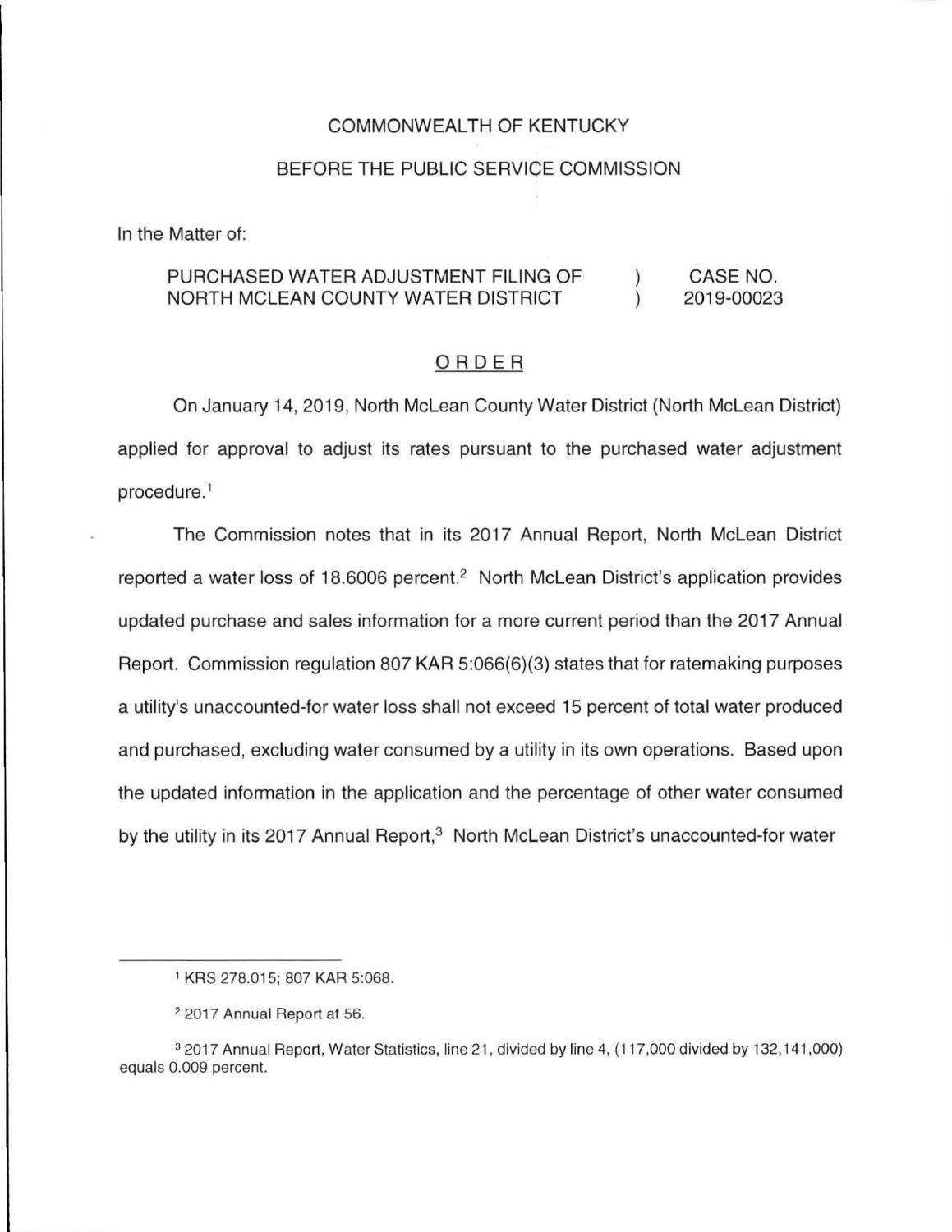loss is determined to be 15.6672 percent for the updated period.<sup>4</sup> Reduction of North Mclean District's unaccounted-for water loss to 15 percent would result in an approximate \$104.24<sup>5</sup> decrease to purchased water expense. Potentially, North McLean District is paying approximately \$0.0010 per 1,000 gallons sold, for expenses associated with unaccounted-for water loss in excess of the allowable 15 percent threshold. <sup>6</sup>

The Commission is placing greater emphasis on monitoring utilities that consistently exceed the 15 percent unaccounted-for water loss threshold and strongly encourages North Mclean District to pursue reasonable actions to reduce its unaccounted-for water loss. Failure by North Mclean District to make significant progress towards reducing unaccounted-for water loss may cause the Commission to pursue additional action with the utility.

The Commission, having reviewed the record and being sufficiently advised, finds that:

1. North Mclean District purchases water from Mclean County Regional Water (Mclean County), West Daviess County Water District (West Daviess District) and Ohio County Water District (Ohio County District).

<sup>4</sup>Total Purchases (application PWA Form 1 at 2) Less Total Sales (application PWA Form 1 at 2) Less plant use (% determined from 2017 Annual Report) Water loss - gallons Water loss - percent

<sup>129,541</sup> ,000 109, 130,900 114,698 20,295,402 15.6672

<sup>5</sup> Water loss above 15 percent is 0.6672 percent, potential purchased water expense reduction (Total water cost at new wholesale rate times water loss above 15 percent) = \$104.24

<sup>&</sup>lt;sup>6</sup> Potential purchased water expense reduction divided by sales (\$104.24/(109,130,900/1,000) equals \$0.0010/1,000.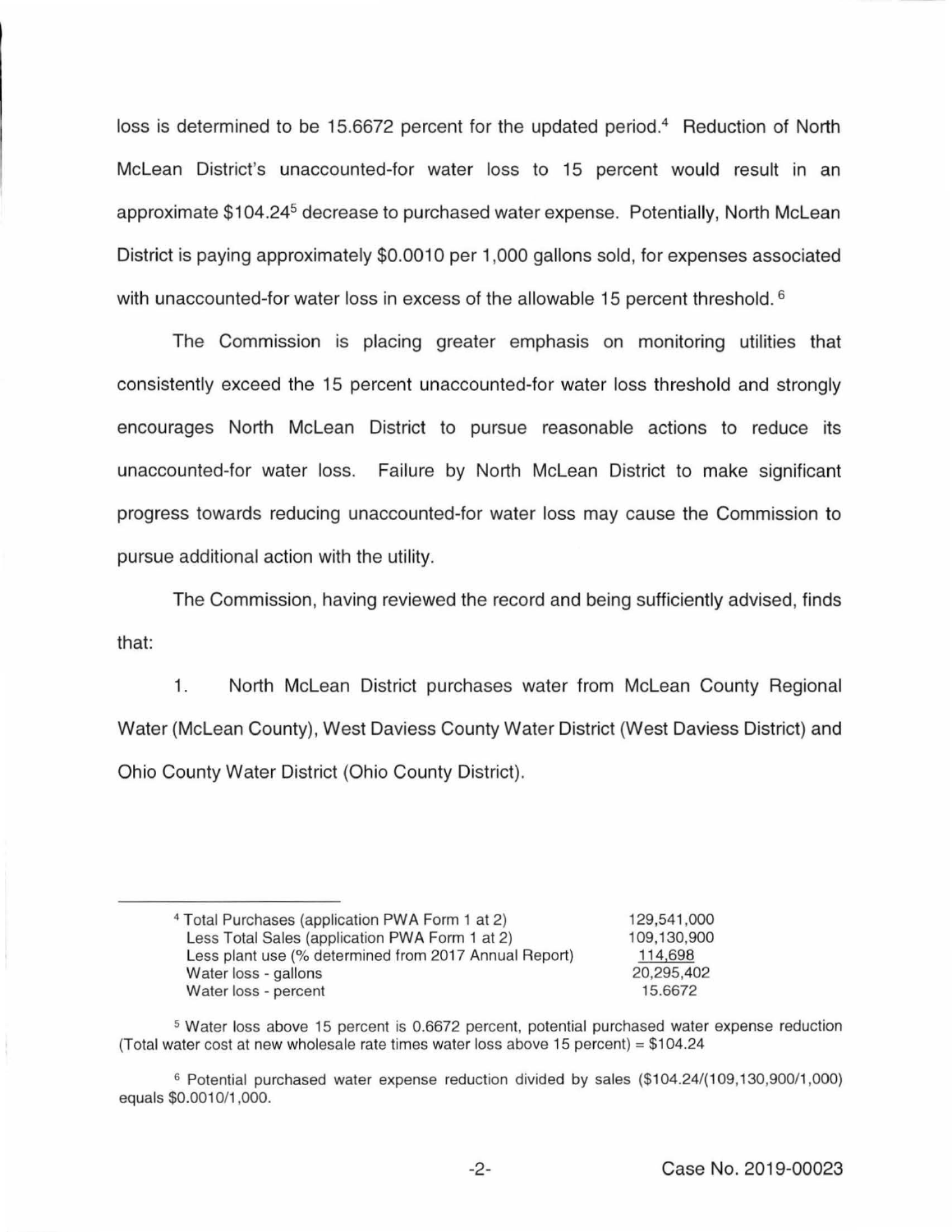2. West Daviess District notified North Mclean District that its wholesale volumetric water rate would increase from \$2.41 per 1 ,000 gallons to \$3.1 O effective January 1, 2019.<sup>7</sup> North McLean District proposes to increase the water rates to its customers effective February 10, 2019, to reflect the increased cost of purchased water from West Daviess District.

3. North Mclean District proposed a purchased water adjustment factor of \$0.04 per 1,000 gallons in its application.

4. During the 12 months ended September 30, 2018, North Mclean District purchased 5,040,000 gallons of water from West Daviess District, 124,481 ,000 gallons of water from Mclean County and 20,000 gallons of water from Ohio County District. During the same period, North Mclean District sold 109, 130,900 gallons of water. The increase in the cost of purchased water is \$3,477.67, resulting in a purchased water adjustment factor of \$0.04 per 1,000 gallons.

5. The purchased water adjustment factor of \$0.04 per 1,000 gallons, as calculated in Appendix A to this Order, is fair, just, and reasonable, and should be approved.

6. North Mclean District misapplied the purchased water adjustment factor to the last step in its rate design.

7. North Mclean District's proposed rates should be denied.

<sup>7</sup>TFS 2018-00531 (Ky. PSC filed Nov. 21, 2018); the tariff was accepted for filing by the Commission by letter dated Dec. 17, 2018.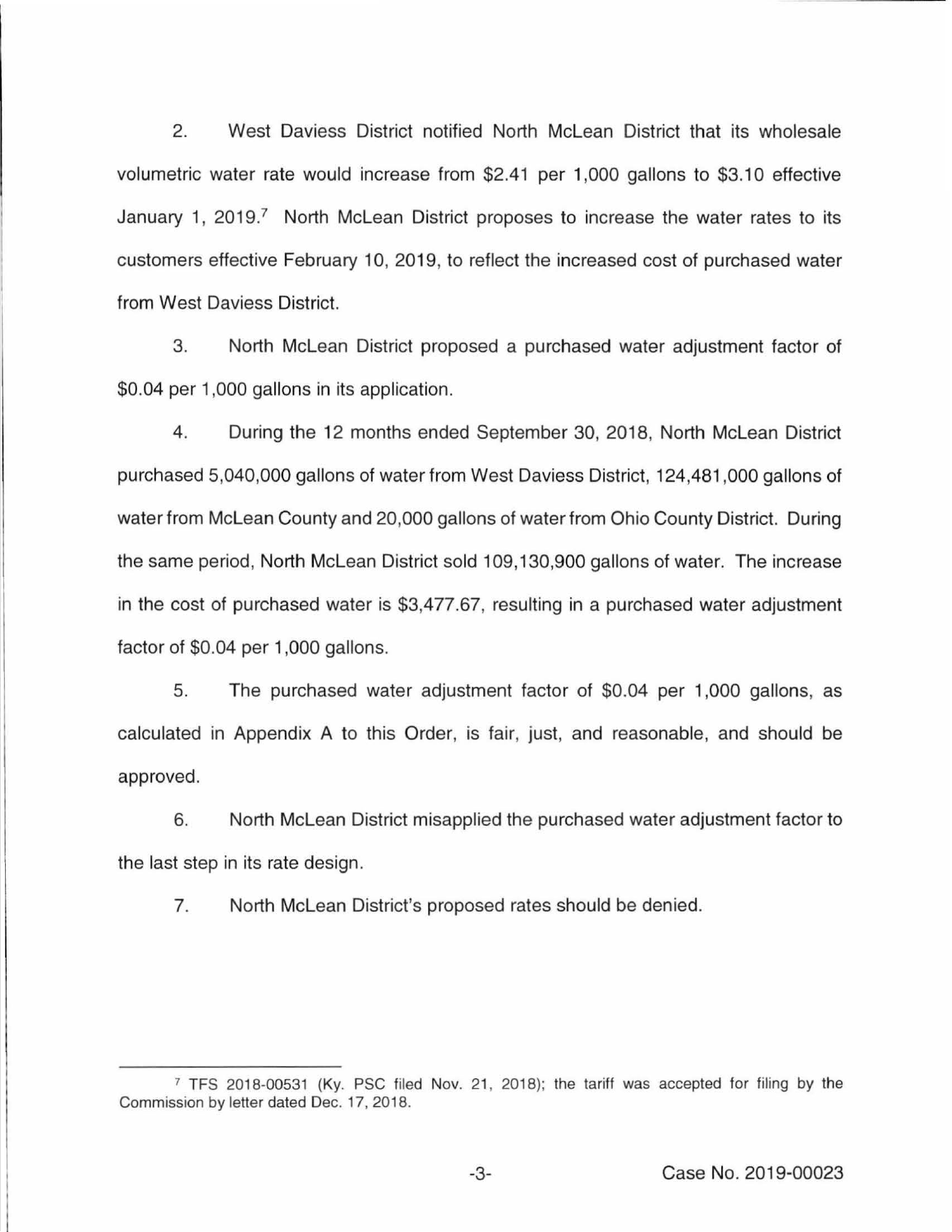8. The rates as set forth in Appendix B to this Order, are fair, just, and reasonable, and should be approved for water service rendered by North Mclean District on and after February 10, 2019.

IT IS THEREFORE ORDERED that:

1. The purchased water adjustment factor of \$0.04 per 1,000 gallons is approved.

2. The rates proposed by North Mclean District are denied.

3. The rates as set forth in Appendix B to this Order are approved for water service rendered by North Mclean District on and after February 10, 2019.

4. Within 20 days of the date of entry of this Order, North Mclean District shall file with the Commission, using the Commission's electronic Tariff Filing System, revised tariff sheets showing the rates approved herein.

5. This case is hereby closed and will be removed from the Commission's docket.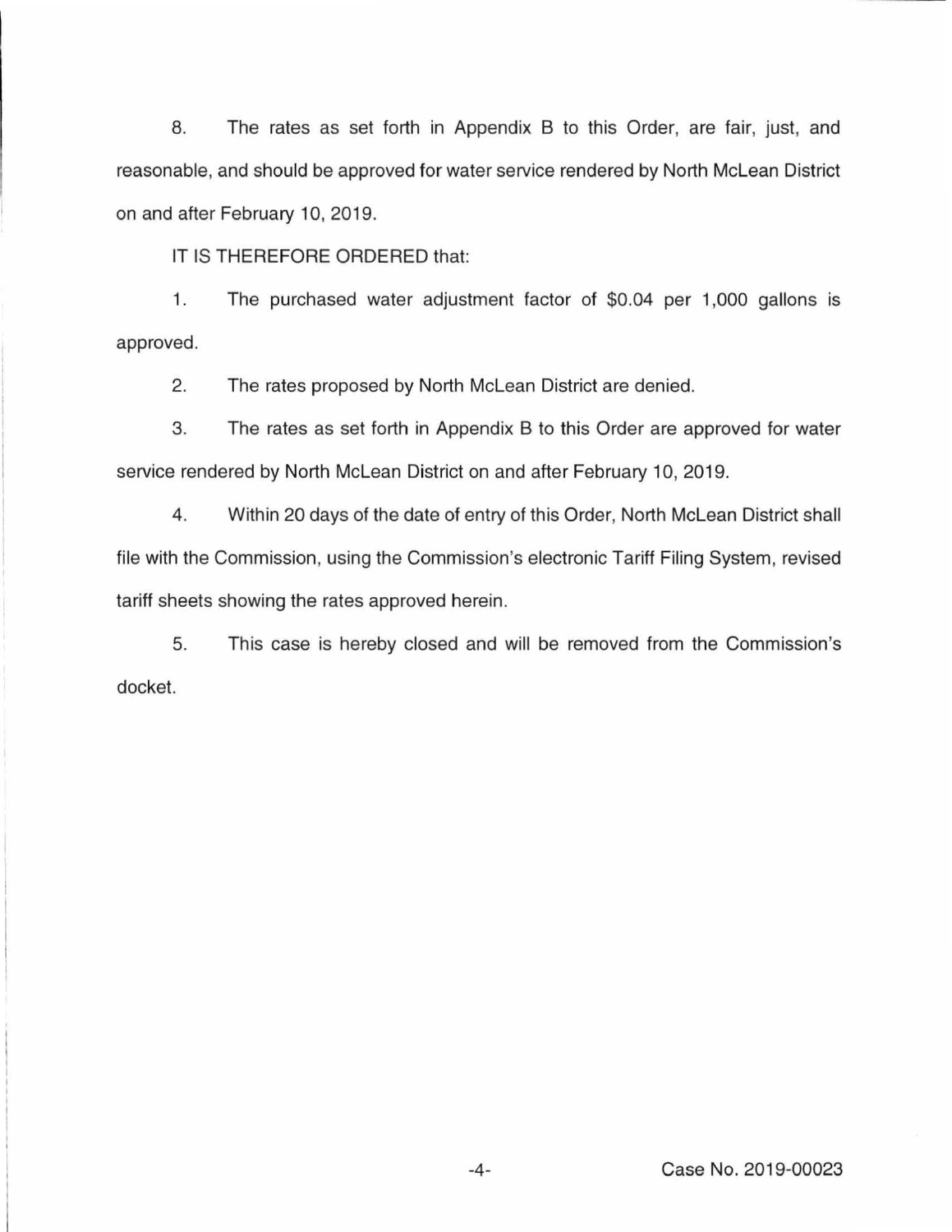By the Commission

**ENTERED JAN 2 4 2019**  KENTUCKY PUBLIC SERVICE COMMISSION

**ATTEST:** IJ  $\boldsymbol{\mathcal{N}}$ **OZExecutive Director** 

Case No. 2019-00023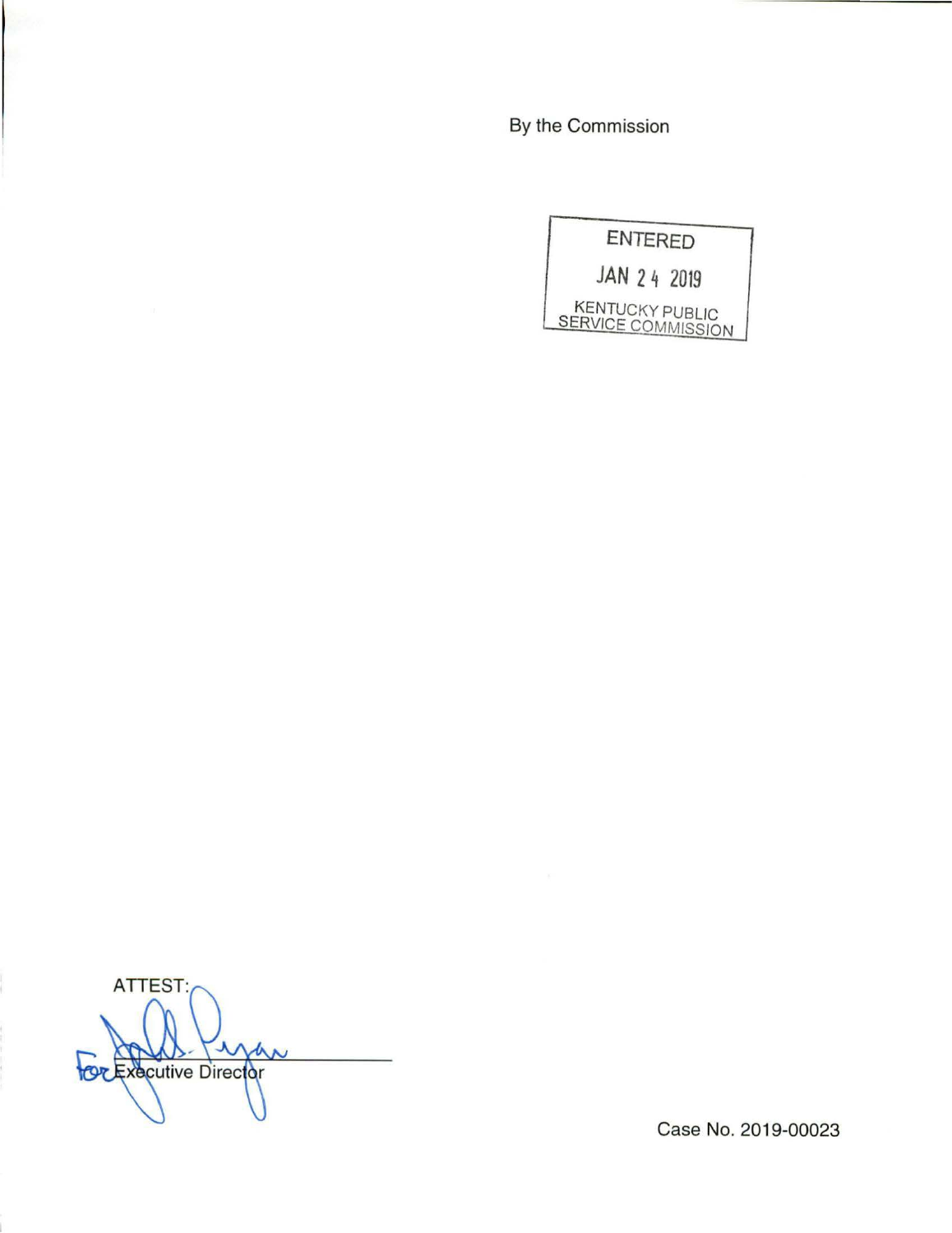## APPENDIX A

# APPENDIX TO AN ORDER OF THE KENTUCKY PUBLIC SERVICE COMMISSION IN CASE NO. 2019-00023 DATED **JAN 2 4 2019**

|                                                                                            | New Rate                                 | <b>Base Rate</b>                                        |  |
|--------------------------------------------------------------------------------------------|------------------------------------------|---------------------------------------------------------|--|
| <b>McLean Regional</b><br><b>Purchases in Gallons</b><br>Wholesale rate                    | 124,481,000<br><b>NO CHANGE</b>          | 124,481,000<br><b>NO CHANGE</b>                         |  |
| <b>West Daviess</b><br><b>Purchases in Gallons</b><br>Wholesale rate                       | 5,040,000<br>\$3.10/1,000<br>\$15,624.00 | 5,040,800<br>\$2.41/1,000<br>\$12,146.33                |  |
| <b>Ohio County</b><br><b>Purchases in Gallons</b><br>Wholesale rate                        | 20,000<br><b>NO CHANGE</b>               | 20,000<br>NO CHANGE                                     |  |
| Total                                                                                      | \$15,624.00                              | \$12,146.33                                             |  |
| Increased water cost                                                                       |                                          | \$3,477.67                                              |  |
| Increased water cost<br>Divided by Gallons sold/1,000<br>Purchased water adjustment factor |                                          | \$3,477.67<br>109,130,900<br>\$0.0319 per 1,000 Gallons |  |
|                                                                                            |                                          | or \$ 0.04 per 1,000 Gallons                            |  |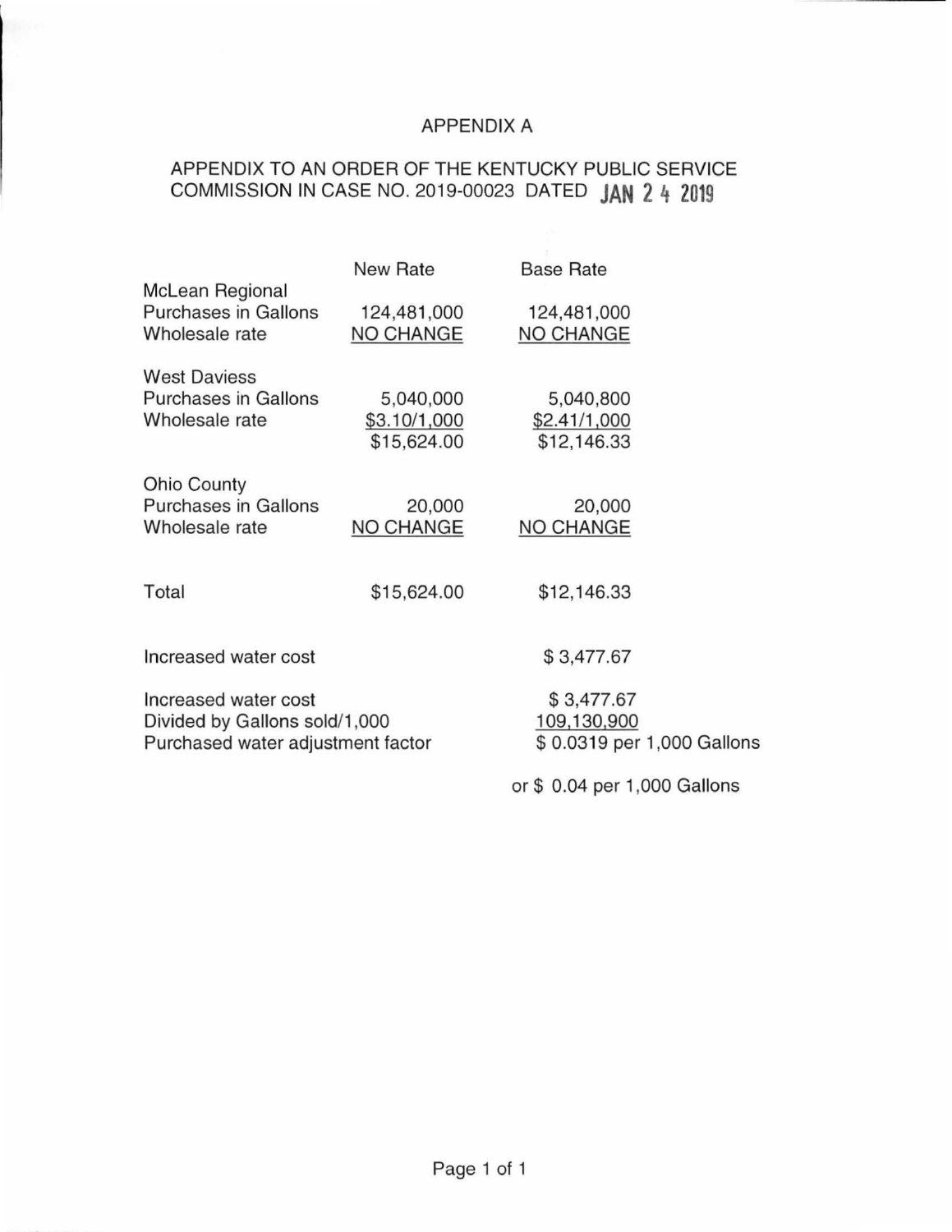## APPENDIX B

## APPENDIX TO AN ORDER OF THE KENTUCKY PUBLIC SERVICE COMMISSION IN CASE NO. 2019-00023 DATED **JAN 2 4 2019**

The following rates and charges are prescribed for the customers in the area served by North Mclean County Water District. All other rates and charges not specifically mentioned herein shall remain the same as those in effect under the authority of the Commission prior to the effective date of this Order.

## Monthly Water Rates

| First       | 2.000 Gallons  |
|-------------|----------------|
| Next        | 8,000 Gallons  |
| <b>Next</b> | 30,000 Gallons |
| Over        | 40,000 Gallons |

|      | \$18.36 Minimum bill   |
|------|------------------------|
|      | 6.66 per 1,000 Gallons |
| 6.04 | per 1,000 Gallons      |
| 5.45 | per 1,000 Gallons      |